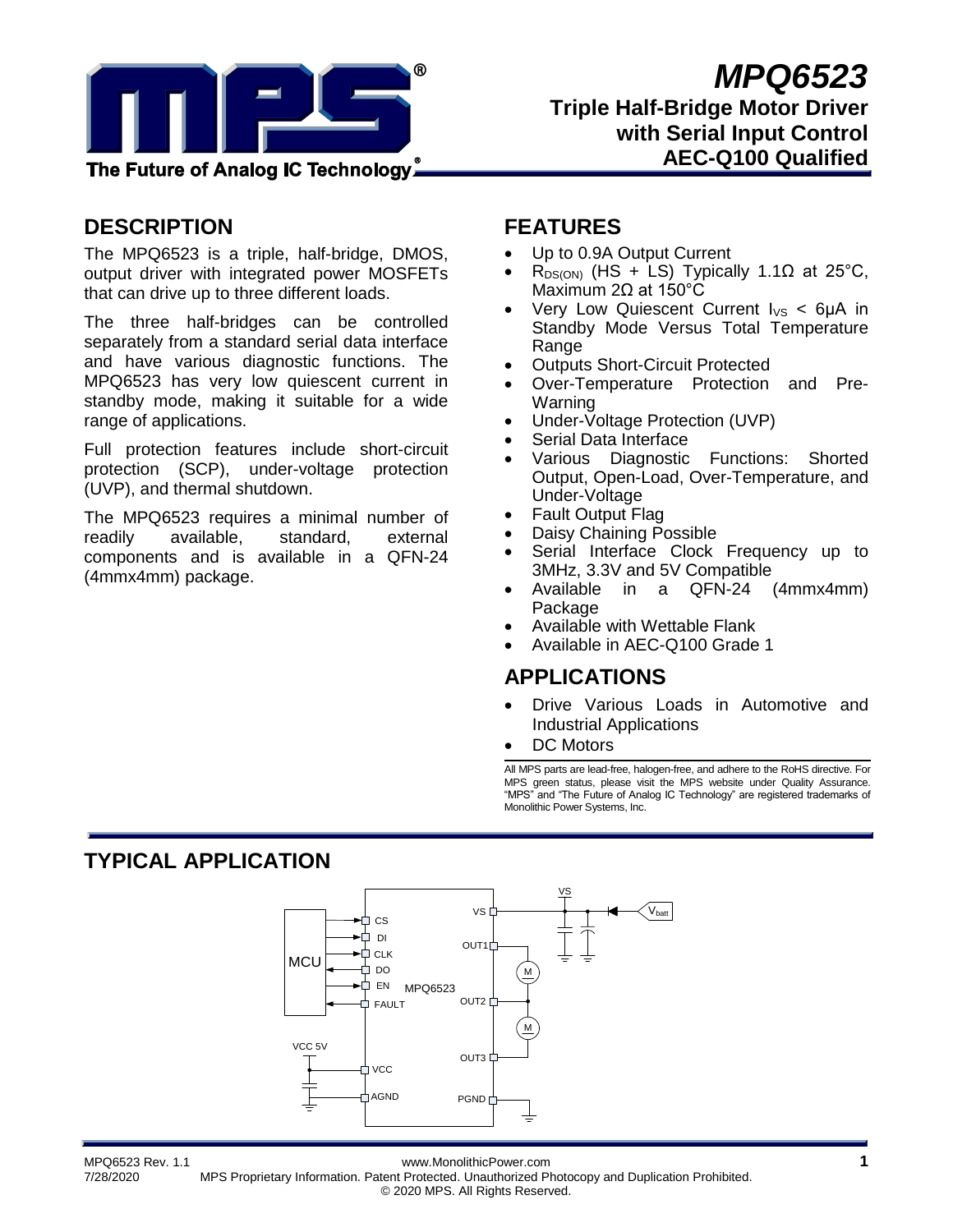

# **Part Number\* Package Top Marking** MPQ6523GR-AEC1 QFN-24 (4mmx4mm) *See Below* MPQ6523GRE-AEC1**\*\*** QFN-24 (4mmx4mm) *See Below*

## **ORDERING INFORMATION**

**\***For Tape & Reel, add suffix –Z (e.g. MPQ6523GR-AEC1–Z)

**\*\*** Wettable Flank

## **TOP MARKING (MPQ6523GR-AEC1)**

## MPSYWW MP6523 LLLLLL

MPS: MPS prefix Y: Year code WW: Week code MP6523: Product code of MPQ6523GR-AEC1 LLLLLL: Lot number

# **TOP MARKING (MPQ6523GRE-AEC1)**

| <u>MPSYWW</u> |
|---------------|
| MP6523        |
| LLLLLL        |
| ъ             |

MPS: MPS prefix Y: Year code WW: Week code MP6523: Product code of MPQ6523GR-AEC1 LLLLLL: Lot number E: Wettable lead flank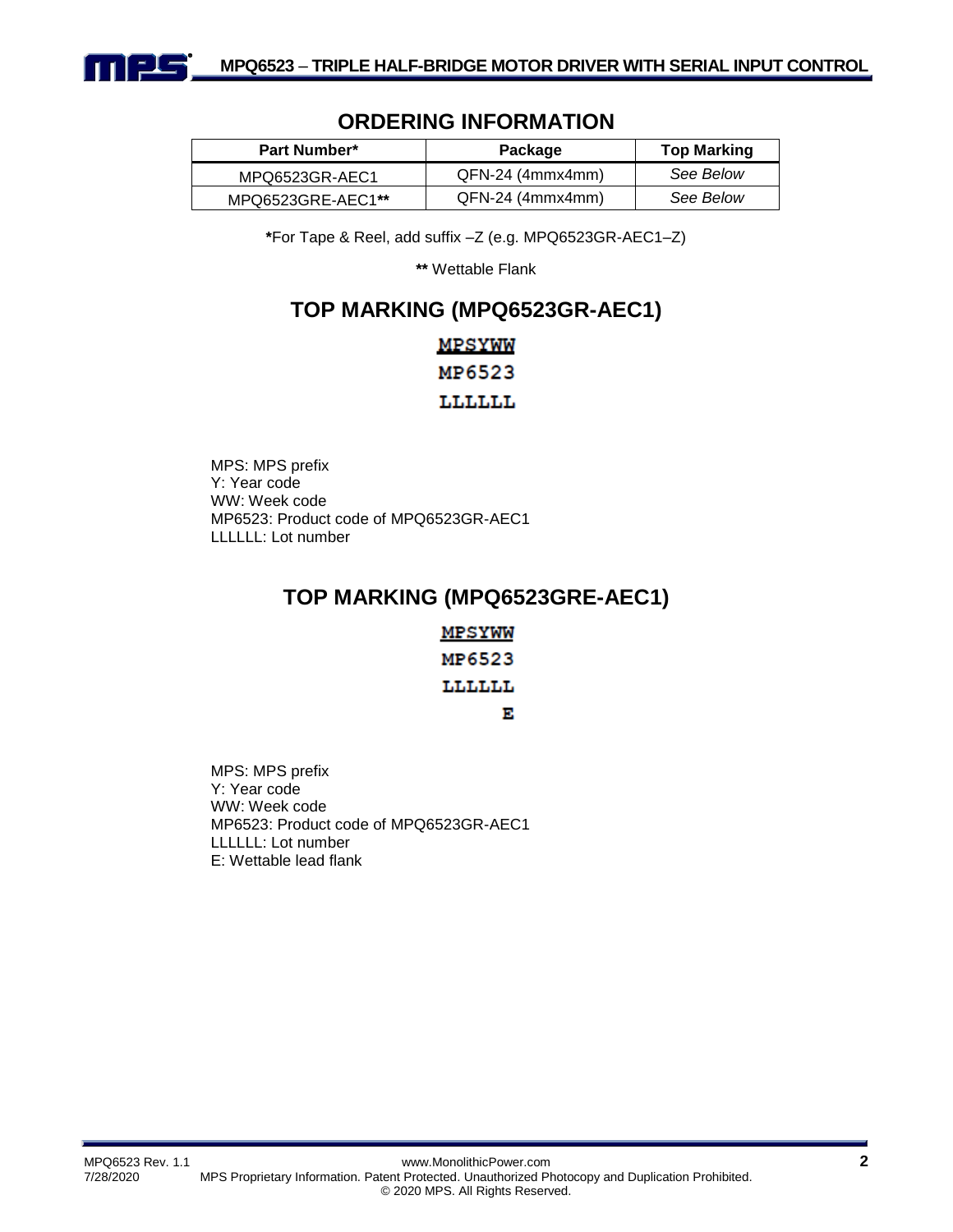



## **PACKAGE REFERENCE**

# **ABSOLUTE MAXIMUM RATINGS (1)**

| Logic supply voltage $(V_{\text{VCC}})$ -0.3V to +6.5V    |  |
|-----------------------------------------------------------|--|
| Logic input voltage -0.3 to $V_{VCC}$ + 0.3V              |  |
| Logic output voltage -0.3 to $V_{VCC}$ + 0.3V             |  |
| Voltage at all other pins  - 0.3V to +6.5V                |  |
| Continuous power dissipation $(T_A = +25^{\circ}C)^{(2)}$ |  |
|                                                           |  |
| Junction temperature  150°C                               |  |
|                                                           |  |
| Storage temperature -60°C to 150°C                        |  |
|                                                           |  |

## *ESD Susceptibility* **(3)**

## *Recommended Operating Conditions* **(4)**

| Logic supply voltage $(V_{\text{VCC}})$ 3.15V to 5.25V |  |
|--------------------------------------------------------|--|
| Operating junction temp. $(T_J)$ -40°C to +150°C       |  |

*Thermal Resistance* **(5)** *θJA θJC* QFN-24 (4mmx4mm) ............ 42........9 .... °C/W

#### **NOTES:**

- 1) Exceeding these ratings may damage the device.
- 2) The maximum allowable power dissipation is a function of the maximum junction temperature  $T_J$  (MAX), the junction-toambient thermal resistance  $\theta_{JA}$ , and the ambient temperature  $T_A$ . The maximum allowable continuous power dissipation at any ambient temperature is calculated by  $P_D$  (MAX) = (T<sub>J</sub>  $(MAX)-T_A)/\theta_{JA}$ . Exceeding the maximum allowable power dissipation produces an excessive die temperature, causing the regulator to go into thermal shutdown. Internal thermal shutdown circuitry protects the device from permanent
- damage.<br>Devices 3) Devices are ESD-sensitive. Handling precaution is recommended.
- 4) The device is not guaranteed to function outside of its operating conditions.
- 5) Measured on JESD51-7, 4-layer PCB.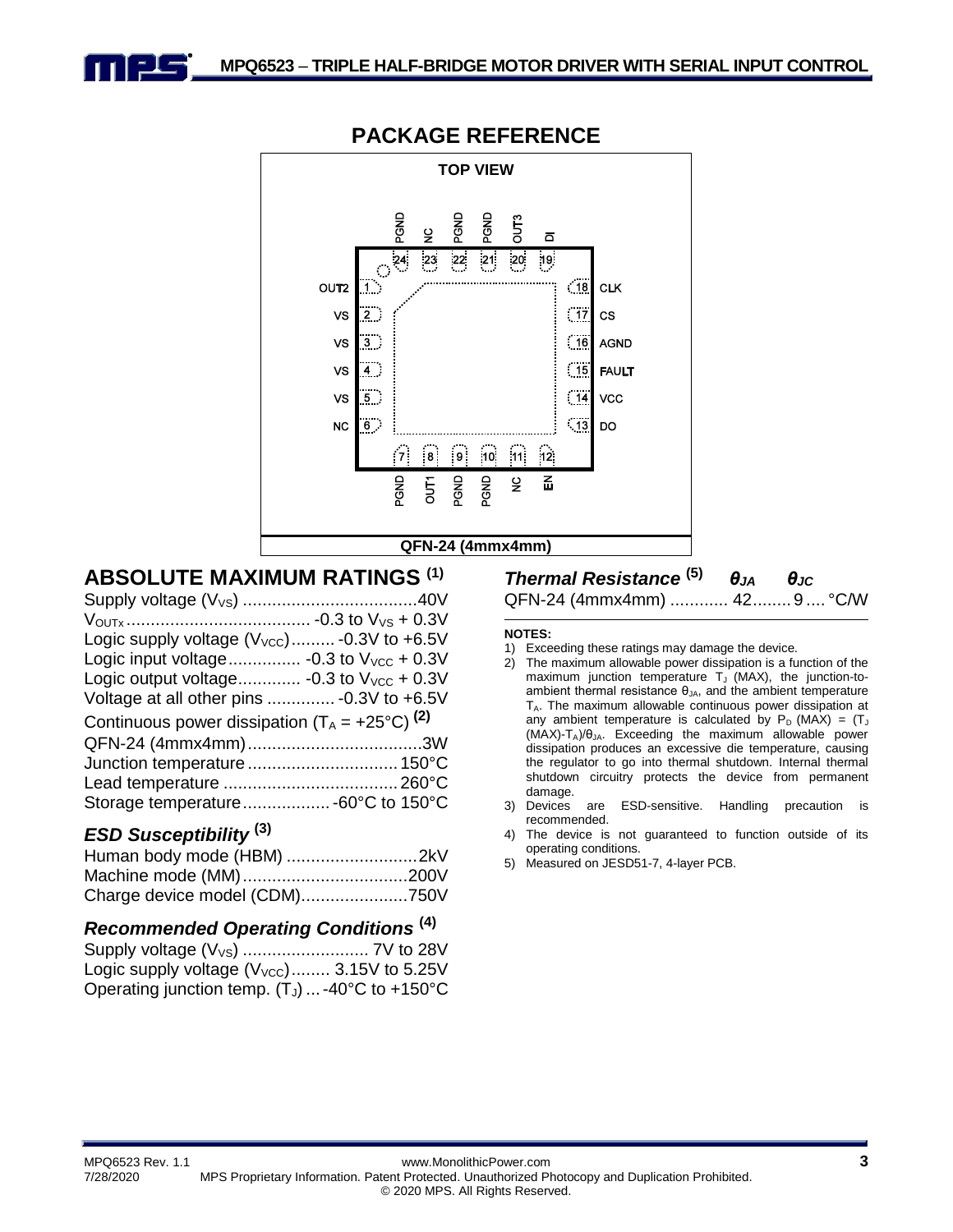# **ELECTRICAL CHARACTERISTICS**

<u>| 21 – </u>

 $7V < V_{VS} < 28V$ ,  $V_{VCC} = 5V$ ,  $T_J = -40^{\circ}C$  to  $+125^{\circ}C$ , unless otherwise noted.

| <b>Parameters</b>                             | <b>Symbol</b>           | <b>Condition</b>                                                                                                                               | Min            | <b>Typ</b> | <b>Max</b>     | <b>Units</b> |
|-----------------------------------------------|-------------------------|------------------------------------------------------------------------------------------------------------------------------------------------|----------------|------------|----------------|--------------|
|                                               |                         | V <sub>vs</sub> < 28V normal operation,<br>all output stages off                                                                               |                | 2.2        | 6              |              |
| Operating supply current (VS)                 | $I_{\text{VS}}$         | V <sub>vs</sub> < 28V normal operation,<br>all output low stages on, no load                                                                   |                | 2.65       | 6              | mA           |
|                                               |                         | $V_{VS}$ < 28V normal operation,<br>all output high stages on, no load                                                                         |                | 2.7        | 6              |              |
| Operating supply current (VCC)                | I <sub>VC</sub>         | $4.75V < V_{VCC} < 5.25V$ , normal<br>operation                                                                                                |                | 65         | 90             | μA           |
| Quiescent current (VS)                        | $I_{\text{VS}}$         | $V_{VS}$ = 28V, $V_{VCC}$ = 0V or $V_{VCC}$ =<br>$5V$ , EN = low, or $V_{VCC}$ = 5V, bit<br>$SE = low$ , output pins to $VS$ and<br><b>GND</b> |                | 1.5        | 6              | μA           |
| Quiescent current (VCC)                       | <b>I</b> vcc            | $4.75V < VVCC < 5.25V$ , EN or bit<br>$SE = low$                                                                                               |                | 23         | 35             | μA           |
| Discharge current (VS)                        | $I_{\text{VS}}$         | $V_{VS} = 40V$ , $EN = low$                                                                                                                    |                |            | 3              | mA           |
| Internal oscillator frequency                 | fosc                    |                                                                                                                                                | 85             | 120        | 166            | kHz          |
| Power-on reset threshold                      | <b>V</b> <sub>vcc</sub> |                                                                                                                                                | 2.3            | 2.6        | 3.0            | V            |
| Power-on reset delay                          |                         | After switching on Vvcc                                                                                                                        | 30             | 100        | 190            | μs           |
| Under-voltage lockout threshold<br>rising     |                         |                                                                                                                                                | 5.5            |            | 6.5            | V            |
| Under-voltage lockout threshold<br>hysteresis |                         |                                                                                                                                                |                | 0.6        |                | V            |
| Under-voltage lockout delay time              |                         |                                                                                                                                                | $\overline{7}$ | 14         | 23             | ms           |
| <b>Output Specification</b>                   |                         |                                                                                                                                                |                |            |                |              |
| HS + LS switch-on resistance                  | RDS(ON)                 | $T_J = -40^{\circ}C$ to $+125^{\circ}C$                                                                                                        |                | 1.1        | 1.7            | Ω            |
|                                               |                         | $T_J = +150^{\circ}C^{(6)}$                                                                                                                    |                |            | $\overline{c}$ | Ω            |
| Inductive shutdown energy (7)                 |                         |                                                                                                                                                |                |            | 15             | mJ           |
| Over-current limit                            | <b>IOCP</b>             |                                                                                                                                                | 1              | 1.3        | 1.8            | A            |
| Over-current shutdown delay time              |                         | Bit14 (SCT) = $low, VVS = 13V$                                                                                                                 | 0.1            | 0.21       | 0.3            | ms           |
|                                               |                         | Bit14 (SCT) = high, $V_{VS}$ = 13V                                                                                                             | 0.28           | 0.53       | 0.72           |              |
| Open-load detection current                   |                         | Bit13 ( $OLD$ ) = low, output off                                                                                                              | 1.4            | 1.9        | 2.4            | mA           |
| Output switch-on/-off delay                   |                         | $V_{VS} = 13V$ , $R_{LOAD} = 50\Omega$                                                                                                         |                |            | 60             | μs           |
| <b>OUTx rising time</b>                       |                         | $V_{VS}$ = 13V, 10% to 90% $V_{OUT}$ ,<br>$R_{LOAD} = 50\Omega$                                                                                | $\overline{2}$ | 20         | 50             | μs           |
| <b>OUTx falling time</b>                      |                         | $V_{VS} = 13V$ , 10% to 90% $V_{OUT}$ ,<br>$R_{LOAD} = 50\Omega$                                                                               | $\overline{2}$ | 20         | 45             | μs           |
| Dead time                                     |                         | $V_{VS} = 13V$ , $R_{LOAD} = 50\Omega$                                                                                                         | $\overline{2}$ |            |                | μs           |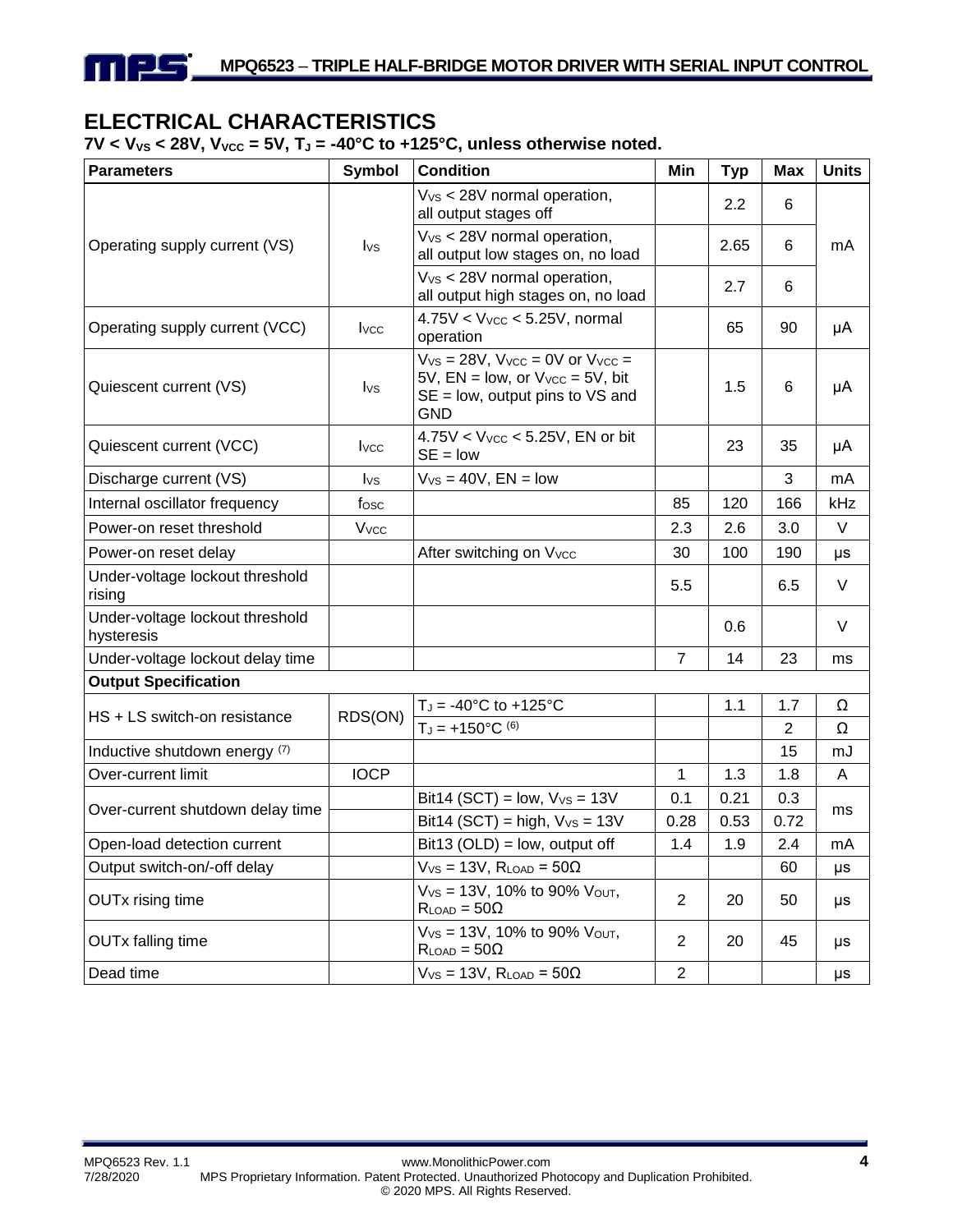# **ELECTRICAL CHARACTERISTICS** *(continued)*

T | 25

## $7V < V_{VS} < 28V$ ,  $V_{VCC} = 5V$ ,  $T_J = -40^{\circ}C$  to  $+125^{\circ}C$ , unless otherwise noted.

| <b>Parameters</b>                             | Symbol | <b>Condition</b>   | Min  | <b>Typ</b> | <b>Max</b> | <b>Units</b>    |  |
|-----------------------------------------------|--------|--------------------|------|------------|------------|-----------------|--|
| <b>EN Input</b>                               |        |                    |      |            |            |                 |  |
| EN low-level threshold                        |        |                    |      |            | 0.8        | V               |  |
| EN high-level threshold                       |        |                    | 3    | 1.7        |            | V               |  |
| Pull-down current of EN input                 |        | $V_{EN} = V_{VCC}$ | 10   |            | 80         | μA              |  |
| Thermal Shutdown and Pre-Warning (7)          |        |                    |      |            |            |                 |  |
| Thermal pre-warning threshold                 |        |                    | 120  | 145        | 170        | °C              |  |
| Thermal pre-warning hysteresis                |        |                    |      | 15         |            | $\rm ^{\circ}C$ |  |
| Thermal shutdown threshold                    |        |                    | 150  | 175        | 200        | $^{\circ}C$     |  |
| Thermal shutdown hysteresis                   |        |                    |      | 15         |            | $^{\circ}C$     |  |
| Ratio thermal shutdown/thermal<br>pre-warning |        |                    | 1.05 | 1.2        |            |                 |  |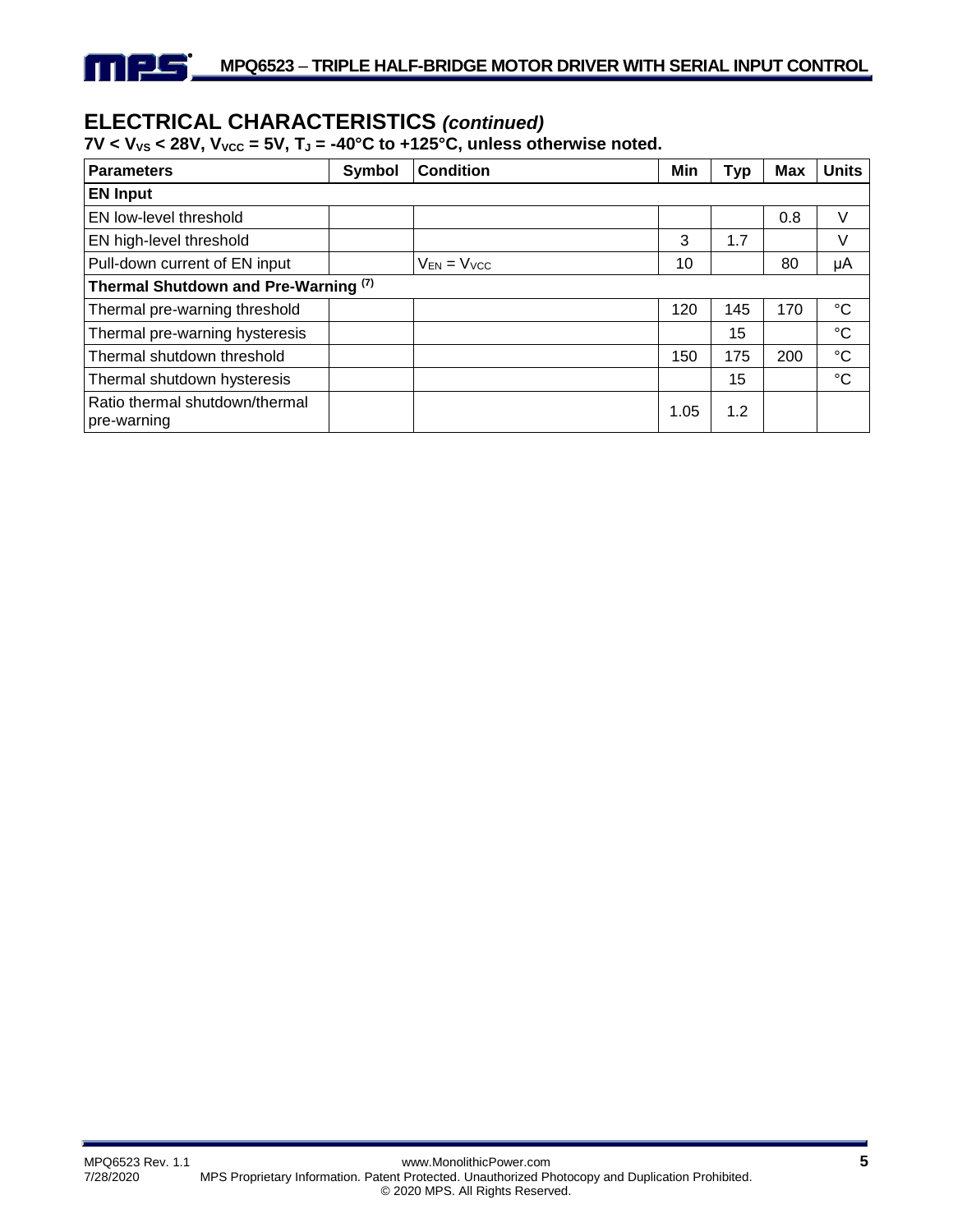# **SERIAL INTERFACE TIMING ELECTRICAL CHARACTERISTICS (7)**

 $7V < V_{VS} < 28V$ ,  $V_{VCC} = 5V$ ,  $T_J = -40^{\circ}C$  to  $+125^{\circ}C$ , unless otherwise noted.

| <b>Parameters</b>               | Symbol         | <b>Condition</b>                             | Min                      | <b>Typ</b> | <b>Max</b>           | <b>Units</b> |
|---------------------------------|----------------|----------------------------------------------|--------------------------|------------|----------------------|--------------|
| Logic Inputs (DI, CLK, CS)      |                |                                              |                          |            |                      |              |
| Input low-level threshold       |                |                                              |                          |            | 0.3x<br><b>V</b> vcc | $\vee$       |
| Input high-level threshold      |                |                                              | 0.7x<br>V <sub>VCC</sub> |            |                      | $\vee$       |
| Pull-down current of DI, CLK    |                | $V_{DI}$ , $V_{CLK} = V_{VCC}$               | $\overline{2}$           |            | 50                   | μA           |
| Pull-up current of CS           |                | $V_{CS} = 0V$                                | $\overline{2}$           |            | 50                   | μA           |
| Logic Output (DO)               |                |                                              |                          |            |                      |              |
| Output low level                |                |                                              |                          |            | 0.5                  | $\vee$       |
| Output high level               |                |                                              | $V_{VCC}$ -<br>0.7V      |            |                      | $\vee$       |
| Leakage current (tri-state)     |                | $0V < V_{DO} < V_{VCC}$ , $V_{CS} = V_{VCC}$ | $-10$                    |            | 10                   | μA           |
| <b>Timing Characteristics</b>   |                |                                              |                          |            |                      |              |
| DO enable after CS falling edge | T <sub>1</sub> | $C_{DO} = 100pF$                             |                          |            | 200                  | ns           |
| DO disable after CS rising edge | T <sub>2</sub> | $C_{DO} = 100pF$                             |                          |            | 200                  | ns           |
| DO falling/rising time          |                | $C_{DO} = 100pF$                             |                          |            | 100                  | ns           |
| DO valid time                   | $T_{10}$       | $C_{DO} = 100pF$                             |                          |            | 200                  | ns           |
| CS set-up time (high to low)    | T <sub>4</sub> |                                              | 150                      |            |                      | ns           |
| CS set-up time (low to high)    | T <sub>8</sub> |                                              | 150                      |            |                      | ns           |
| CS high time                    | T <sub>9</sub> | $Bit14 (SCT) = high$                         | 0.75                     |            |                      | ms           |
|                                 |                | $Bit14 (SCT) = low$                          | 0.3                      |            |                      | ms           |
| CLK high time                   | T <sub>5</sub> |                                              | 150                      |            |                      | ns           |
| <b>CLK</b> low time             | T <sub>6</sub> |                                              | 150                      |            |                      | ns           |
| CLK period time                 |                |                                              | 333                      |            |                      | ns           |
| CLK set-up time (high to low)   | T <sub>7</sub> |                                              | 150                      |            |                      | ns           |
| CLK set-up time (low to high)   | $T_3$          |                                              | 150                      |            |                      | ns           |
| DI set-up time                  | $T_{11}$       |                                              | 26                       |            |                      | ns           |
| DI hold time                    | $T_{12}$       |                                              | 26                       |            |                      | ns           |

**NOTES:**

 $\Box$ 

6) Guaranteed by characterization, not tested in production.

7) Not subject to production test, specified by design.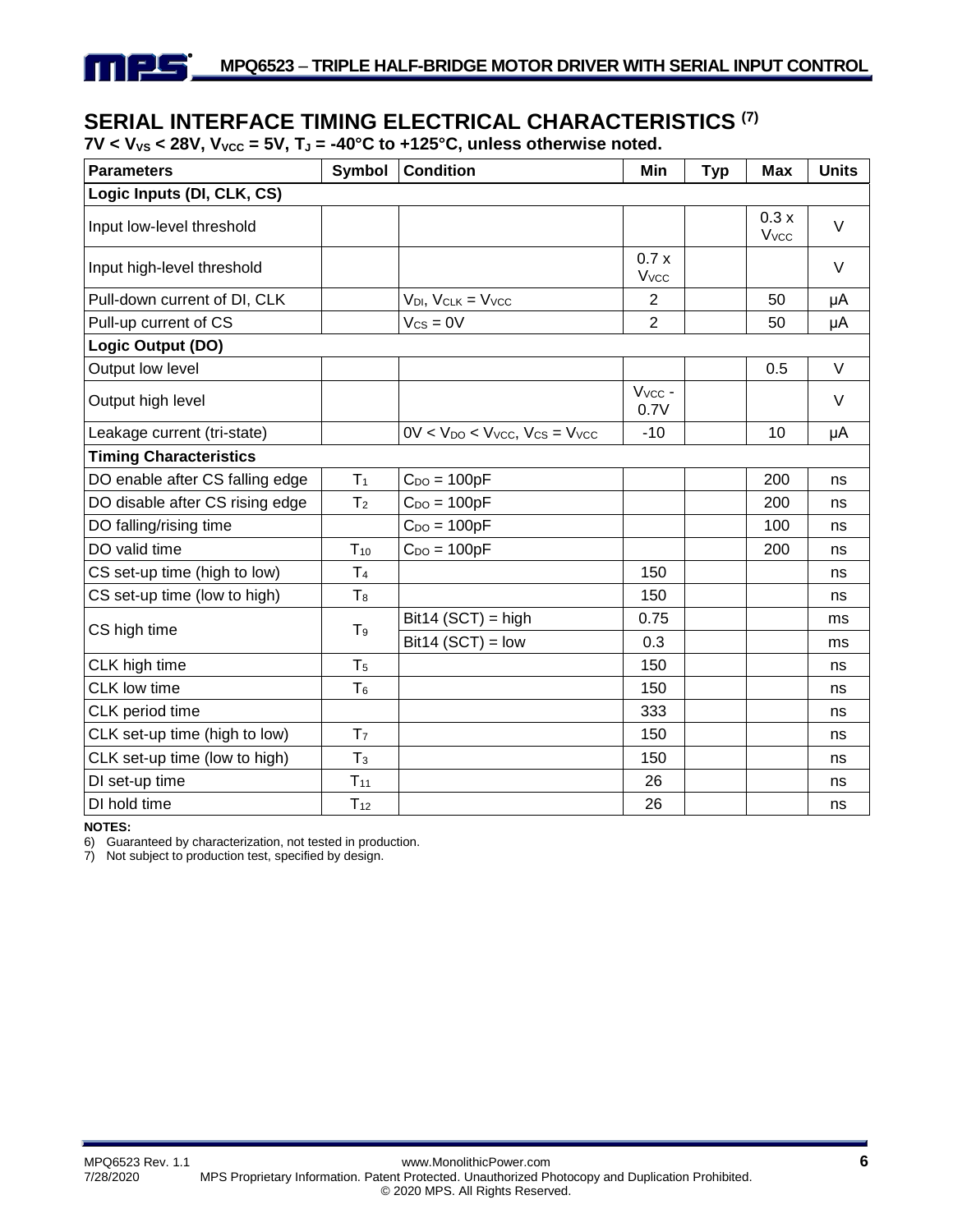# **SERIAL INTERFACE TIMING DIAGRAMS**



Inputs DI, CLK, CS: High Level = 0.7 x Vcc, Low Level = 0.3 x Vcc Output DO: High Level =  $0.8 \times$  Vcc, Low Level =  $0.2 \times$  Vcc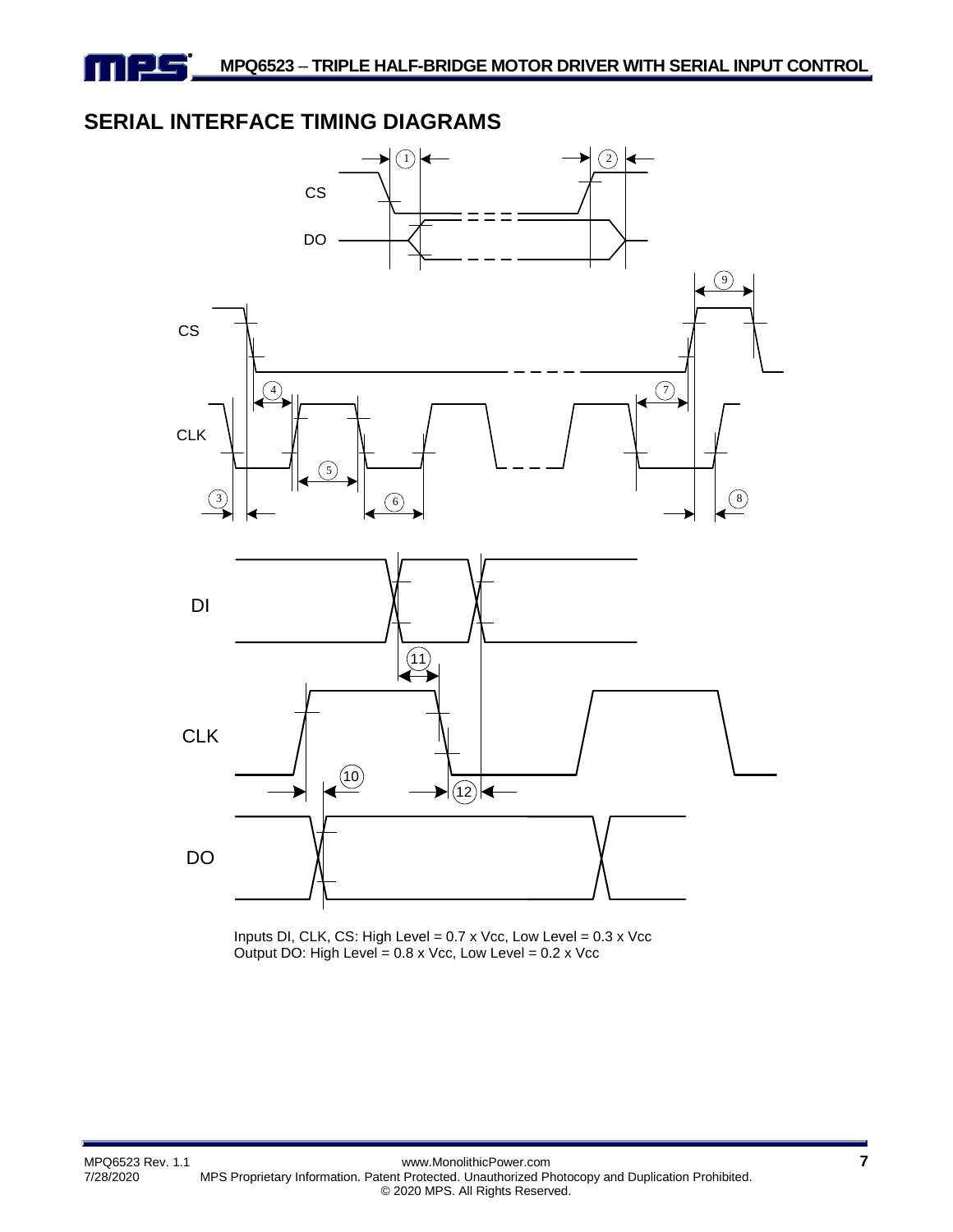# **TYPICAL PERFORMANCE CHARACTERISTICS**

 $V_{VS}$  = 13V,  $V_{VCC}$  = 5V,  $T_A$  = 25°C, unless otherwise noted.

<u>-15</u>



400µs/div

MPQ6523 Rev. 1.1 www.MonolithicPower.com **8** 7/28/2020 MPS Proprietary Information. Patent Protected. Unauthorized Photocopy and Duplication Prohibited. © 2020 MPS. All Rights Reserved.

200µs/div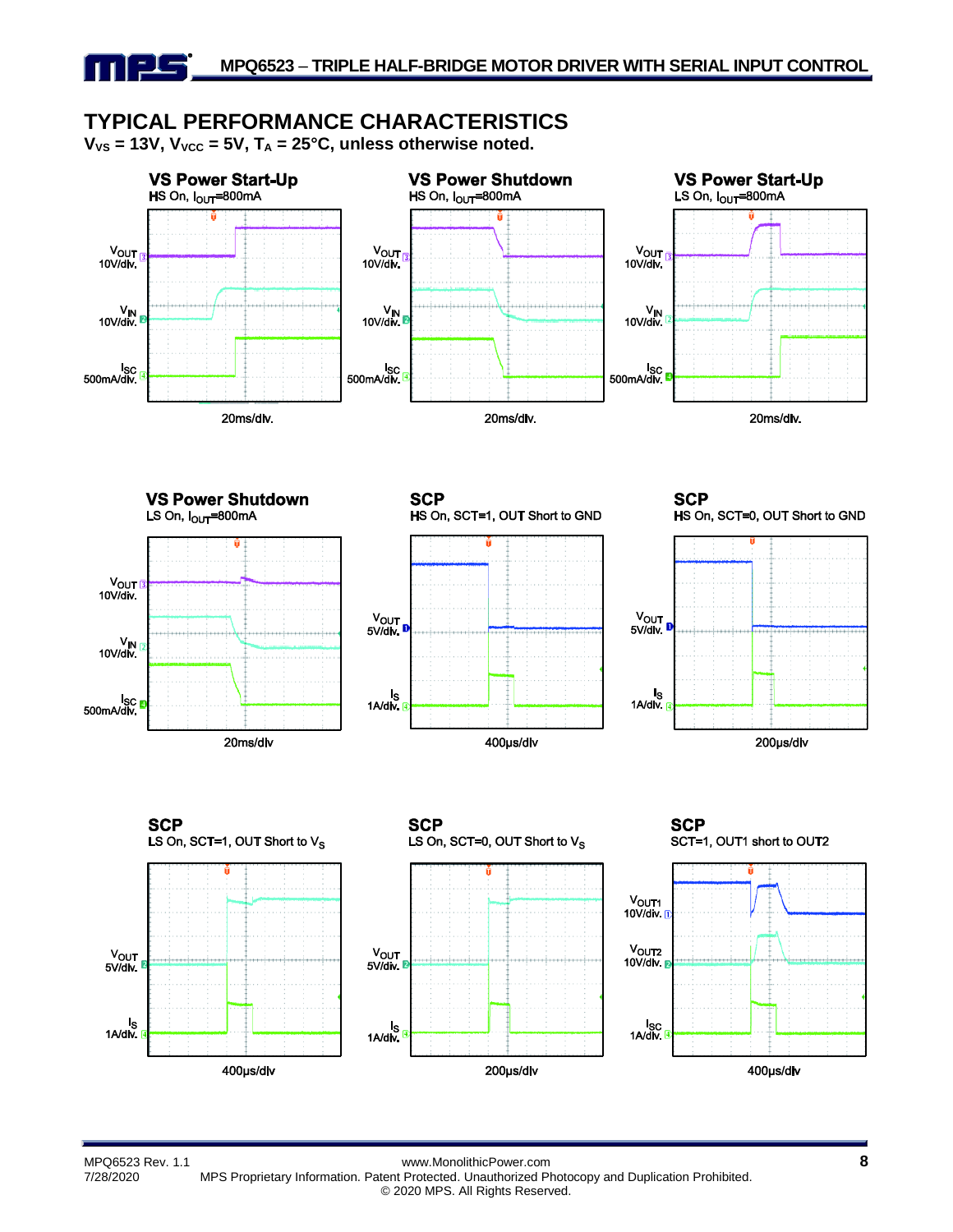# **TYPICAL PERFORMANCE CHARACTERISTICS** *(continued)*

 $V_{VS}$  = 13V,  $V_{VCC}$  = 5V,  $T_A$  = 25°C, unless otherwise noted.

ᆜ



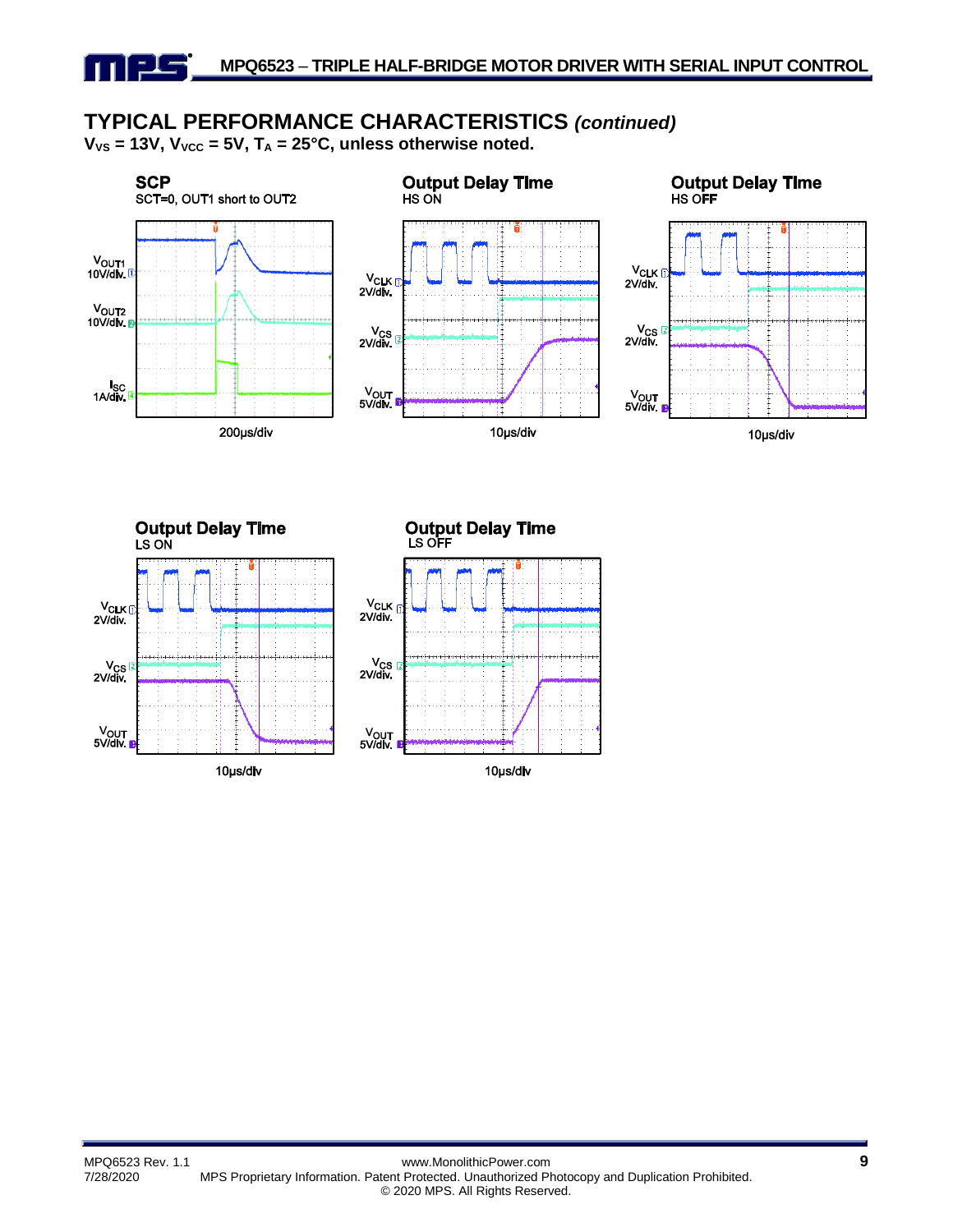# **PIN FUNCTIONS**

n 125

| Pin#                 | <b>Name</b>      | <b>Description</b>                                                                                                                                         |
|----------------------|------------------|------------------------------------------------------------------------------------------------------------------------------------------------------------|
|                      | OUT <sub>2</sub> | Half-bridge output 2.                                                                                                                                      |
| 2, 3, 4, 5           | VS.              | Power supply.                                                                                                                                              |
| 6, 11, 23            | NC.              | No connection.                                                                                                                                             |
| 7, 9, 10, 21, 22, 24 | <b>PGND</b>      | Power ground.                                                                                                                                              |
| 8                    | OUT <sub>1</sub> | Half-bridge output 1.                                                                                                                                      |
| 12                   | EN               | <b>Enable.</b> Drive EN low for standby mode. Drive EN high for normal<br>operation.                                                                       |
| 13                   | DO.              | Serial data output.                                                                                                                                        |
| 14                   | <b>VCC</b>       | Logic supply voltage.                                                                                                                                      |
| 15                   | <b>FAULT</b>     | <b>Fault output.</b> A low output at FAULT indicates that the IC has detected<br>an over-temperature or over-current condition. This output is open-drain. |
| 16                   | <b>AGND</b>      | Analog ground.                                                                                                                                             |
| 17                   | CS.              | Chip select input.                                                                                                                                         |
| 18                   | <b>CLK</b>       | Serial clock input.                                                                                                                                        |
| 19                   | DI               | Serial data input.                                                                                                                                         |
| 20                   | OUT <sub>3</sub> | Half-bridge output 3.                                                                                                                                      |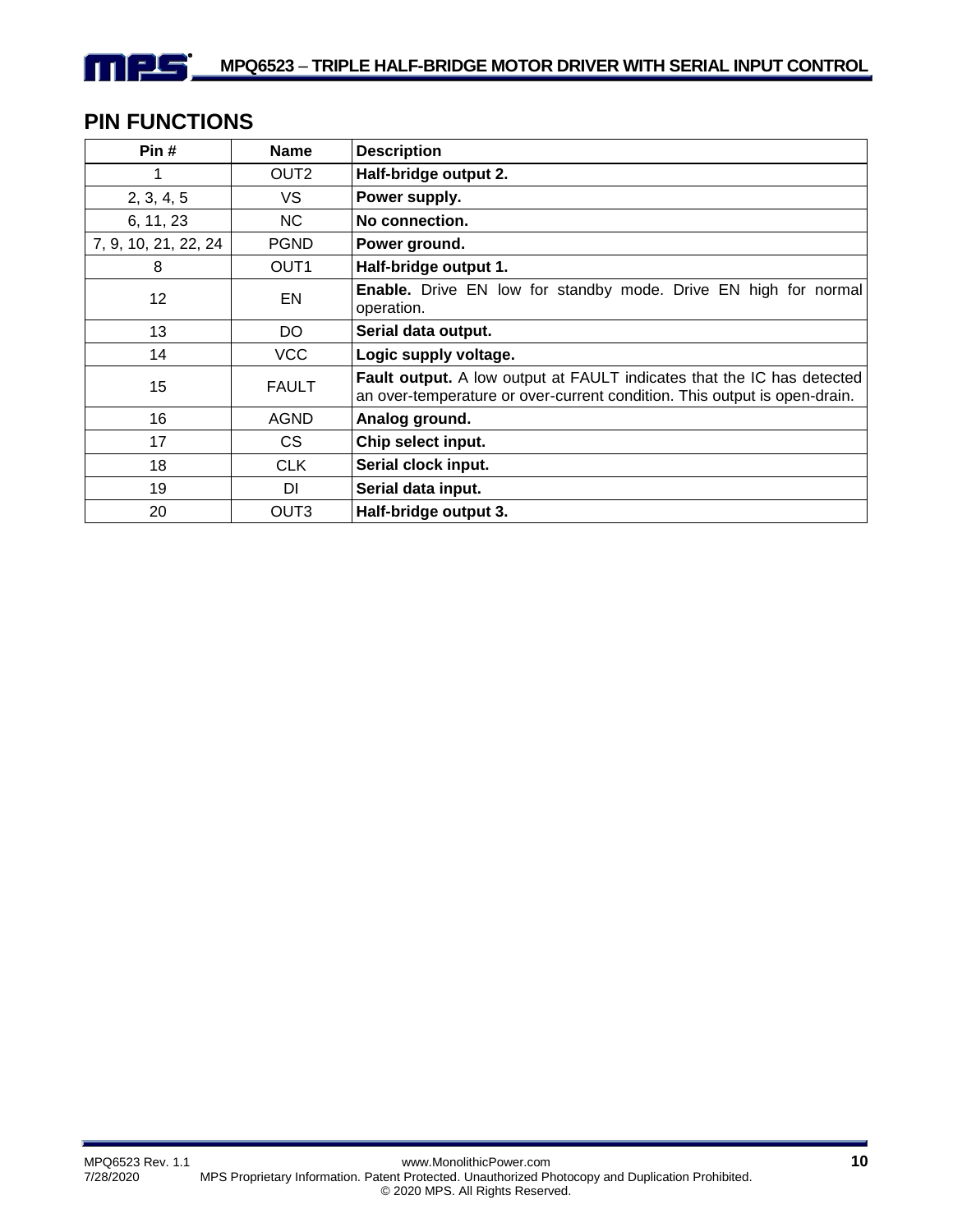## **BLOCK DIAGRAM**



**Figure 1: Functional Block Diagram**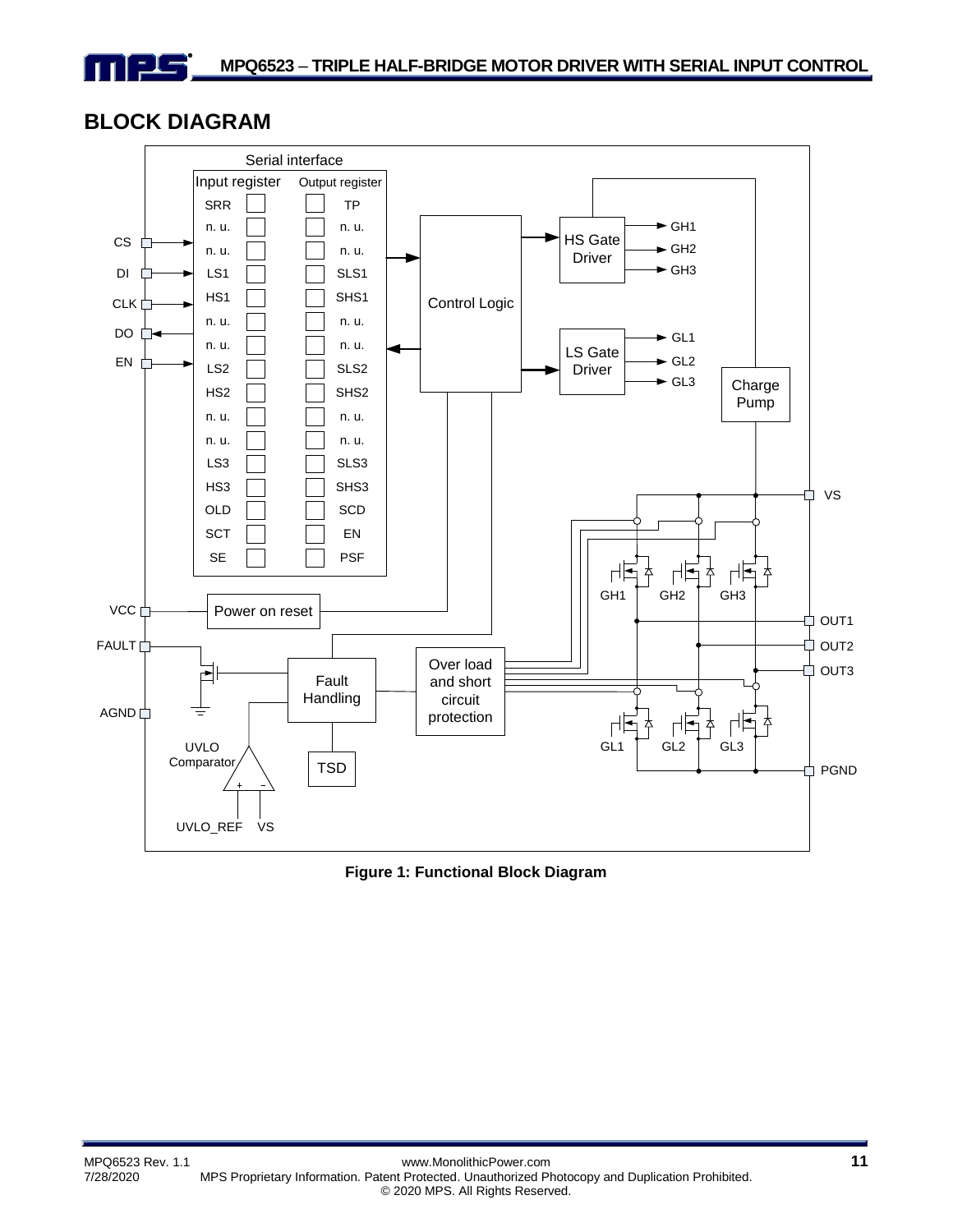# **OPERATION**

The MPQ6523 is a three, half-bridge, motor driver that can drive up to three different loads with separate controls for high-side or low-side MOSFETs from a standard serial data interface.

### **Serial Interface**

Data transfer starts with the falling edge of the CS signal (see Figure 2). Execution of new input data is enabled on the rising edge of the CS signal. Data must appear at DI synchronized to CLK and is accepted on the falling edge of the CLK signal. LSB (bit0, SRR) must be transferred first.

The output data at DO is enabled on the falling edge of CS. The output data changes state with the rising edge of CLK and remains stable until the next rising edge of CLK appears. When CS is high, DO is in a tri-state condition. LSB (bit0, TP) is transferred first.



#### **Figure 2: Data Transfer**

| <b>Bit</b>     | <b>Input Register</b> | <b>Function</b>                                                                                                                                           |
|----------------|-----------------------|-----------------------------------------------------------------------------------------------------------------------------------------------------------|
| 0              | <b>SRR</b>            | Status register reset (high = reset; the bits PSF, SCD and over-temperature<br>shutdown in the output data register are set to low).                      |
|                | n. u.                 | Not used.                                                                                                                                                 |
| $\overline{2}$ | n. u.                 | Not used.                                                                                                                                                 |
| 3              | LS1                   | Controls output LS1 (high = switch output LS1 on).                                                                                                        |
| 4              | HS1                   | Controls output HS1 (high = switch output HS1 on).                                                                                                        |
| 5              | n. u.                 | Not used.                                                                                                                                                 |
| 6              | n. u.                 | Not used.                                                                                                                                                 |
| 7              | LS2                   | Controls output LS2 (high = switch output LS2 on).                                                                                                        |
| 8              | HS2                   | Controls output HS2 (high = switch output HS2 on).                                                                                                        |
| 9              | n. u.                 | Not used.                                                                                                                                                 |
| 10             | n. u.                 | Not used.                                                                                                                                                 |
| 11             | LS3                   | Controls output LS3 (high = switch output LS3 on).                                                                                                        |
| 12             | HS3                   | Controls output HS3 (high = switch output HS3 on).                                                                                                        |
| 13             | OLD                   | Open-load detection (low = on).                                                                                                                           |
| 14             | <b>SCT</b>            | Programmable time delay for short circuit (shutdown delay high/low<br>$=$<br>12ms/1.5ms).                                                                 |
| 15             | <b>SE</b>             | Software enable. Low = standby, high = normal operation (data transfer is not<br>affected by standby function because the digital part is still powered). |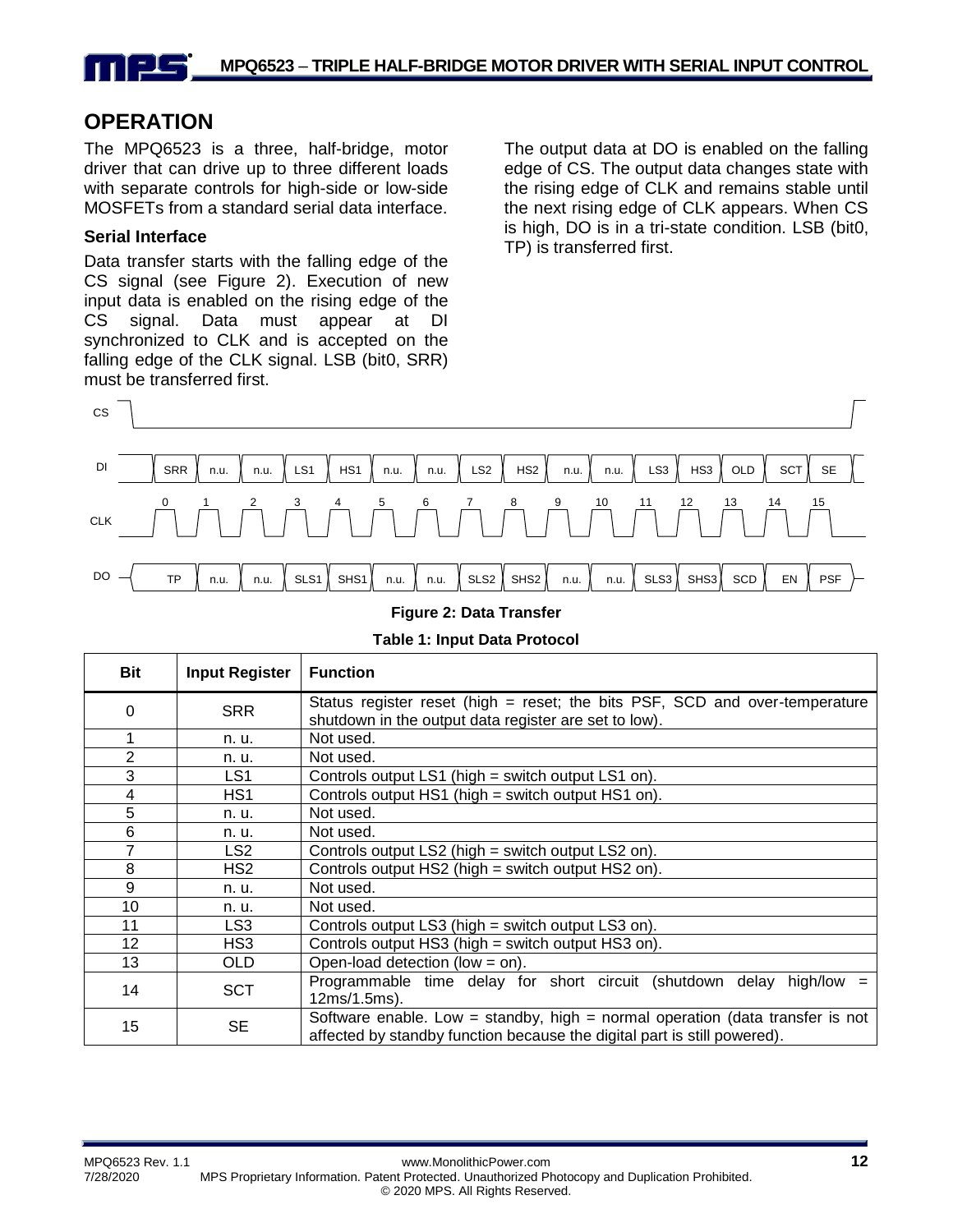| Bit            | <b>Input Register</b> | <b>Function</b>                                                                                                                                                                                                   |
|----------------|-----------------------|-------------------------------------------------------------------------------------------------------------------------------------------------------------------------------------------------------------------|
| $\Omega$       | <b>TP</b>             | Temperature pre-warning: high = warning (over-temperature shutdown see<br>remark below).                                                                                                                          |
| $\mathbf 1$    | n. u.                 | Not used.                                                                                                                                                                                                         |
| $\overline{2}$ | n. u.                 | Not used.                                                                                                                                                                                                         |
| 3              | Status LS1            | Normal operation: high = output is on, low = output is off. Open-load detection:<br>high = open load, low = no open load (correct load condition is detected if the<br>corresponding output is switched off).     |
| 4              | Status HS1            | Normal operation: high = output is on, low = output is off. Open-load detection:<br>high $=$ open load, low $=$ no open load (correct load condition is detected if the<br>corresponding output is switched off). |
| 5              | n. u.                 | Not used.                                                                                                                                                                                                         |
| 6              | n. u.                 | Not used.                                                                                                                                                                                                         |
| $\overline{7}$ | Status LS2            | See LS1.                                                                                                                                                                                                          |
| 8              | Status HS2            | See HS1.                                                                                                                                                                                                          |
| 9              | n. u.                 | Not used.                                                                                                                                                                                                         |
| 10             | n. u.                 | Not used.                                                                                                                                                                                                         |
| 11             | Status LS3            | See LS1.                                                                                                                                                                                                          |
| 12             | Status HS3            | See HS1.                                                                                                                                                                                                          |
| 13             | <b>SCD</b>            | Short circuit detected. Set SCD high when at least one output is switched off by a<br>short-circuit condition.                                                                                                    |
| 14             | EN                    | Enable. EN is controlled by software (bit SE in input register) and hardware<br>Enable (EN). Low = standby, high = normal operation.                                                                              |
| 15             | <b>PSF</b>            | Power supply fail. Under-voltage at VS detected.                                                                                                                                                                  |

#### **Table 2: Output Data Protocol**

**NOTE:** Bit0 to 15 = high: over-temperature shutdown.

#### **Table 3: Status of the Input Register after Power-On Reset**

| <b>Bit15</b><br>(SE) | Bit14 | Bit13<br>(SCT)   (OLD)   (HS3) | Bit12 | Bit11<br>(LS3) | <b>Bit10</b> | Bit <sub>9</sub> | Bit <sub>8</sub><br>$(HS2)$ (LS2) | Bit7 | Bit <sub>6</sub> | Bit <sub>5</sub> | Bit4<br>$(HS1)$ (LS1) | Bit3 | Bit <sub>2</sub> | Bit1 | Bit <sub>0</sub><br>(SRR) |
|----------------------|-------|--------------------------------|-------|----------------|--------------|------------------|-----------------------------------|------|------------------|------------------|-----------------------|------|------------------|------|---------------------------|
|                      |       |                                |       |                |              |                  |                                   |      |                  |                  |                       |      |                  |      |                           |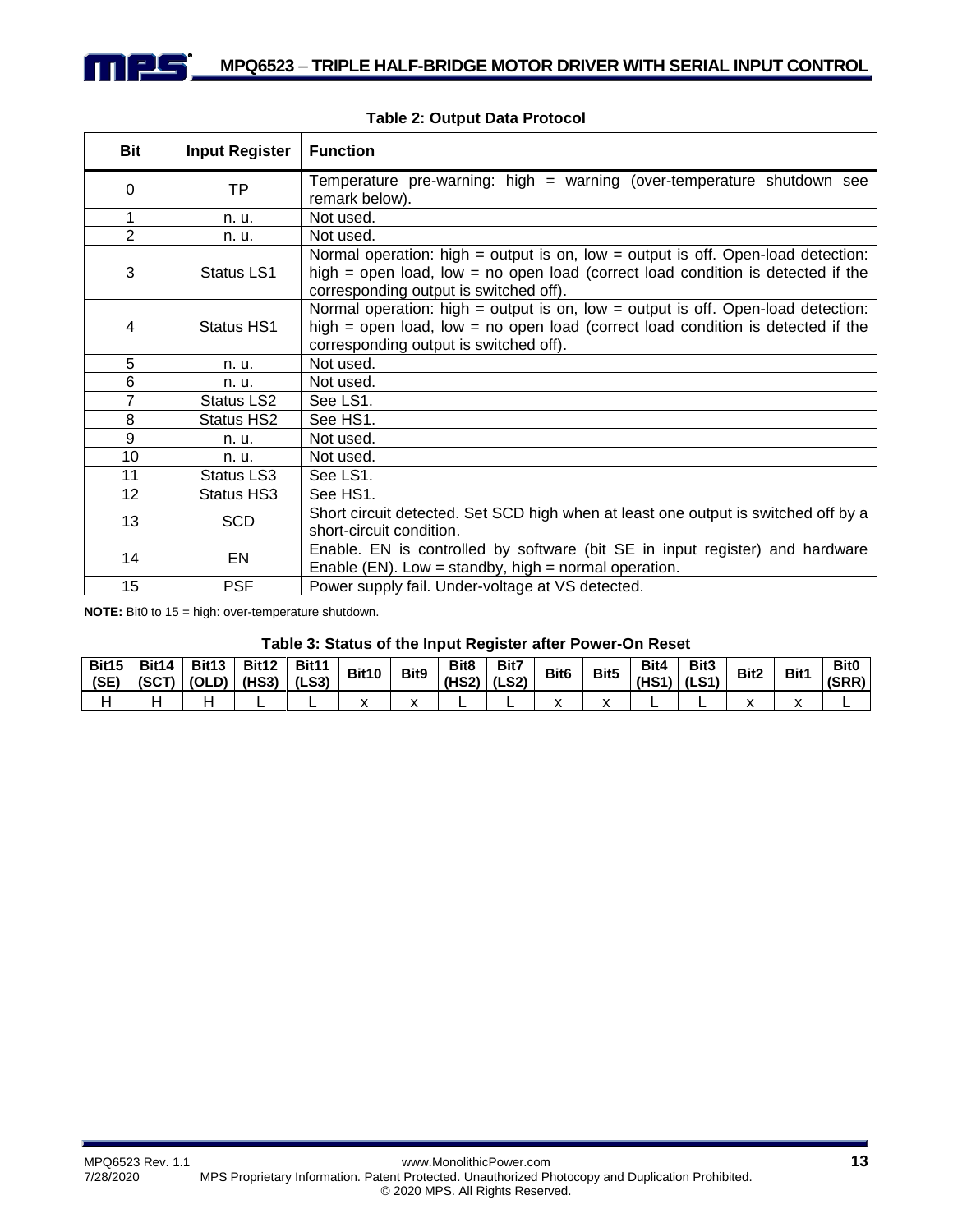### **Enable Control (EN)**

There are two ways to enable or disable the MPQ6523:

- Controlled by software: set bit SE in the input register. Low = standby, high = normal operation.
- Hardware enable  $(EN)$ : low = standby, high = normal operation.

In both cases, if the device is disabled, then all output stages are turned off, but the serial interface remains active. The output stages can be activated again by setting the bit SE high (when  $EN = high$ ) or by switching  $EN$  back to high (when  $SE = high$ ).

#### **Open-Load Detection**

When the open-load detection bit (OLD) is set to low, open-load detection is enabled. In this mode, a pull-down current for each low-side switch is turned on. When an open load has been detected, the corresponding output bit (LSx or HSx) in the output data register is set to high. Once the open-load is removed, the corresponding DO bit is cleared, indicating the end of the open-load event.

Testing the open load of H-bridge configuration is a two-step process. First, switch off all highside (HSx/HSy) and low-side (LSx/LSy) drivers. The voltage at both clamps in this condition is pulled down. Next, with both low-side drivers off, switch on one high-side driver (HSx or HSy). Since the DC motor has a relatively low internal resistance, the voltage of the inactive high-side output should be at the same level as the activated high-side output. In the case of an open-load, the inactive high-side output register reports a 0 if the active high-side output is 1. Conversely, if the load is connected, the inactive high-side output reports a 1.

#### **Discharge Circuit**

Many typical applications use an inversepolarity protection diode (see D1 in Figure 3). However, this method involves a certain danger. During inhibit mode, the IC consumes only an extremely low current  $(I_{\vee s})$ , such as 20µA maximum. Any peaks on the supply voltage charge the blocking capacitor gradually. D1 prevents the capacitor from discharging via the power supply. Due to the extremely small quiescent current, discharging via the IC can also be neglected. This means that during long periods in inhibit mode, the IC's supply voltage could increase continuously until the maximum supply voltage limit of 40V is exceeded, damaging the IC. The device features a discharger circuit that prevents such unwanted effects. If VS exceeds a threshold value of approximately 37V, the blocking capacitor is discharged via an integrated resistor until VS falls below the threshold again.



#### **Figure 3: Functional Principle of the Discharger Circuit**

#### **Over-Current Protection (OCP)**

The MPQ6523 has internal overload and shortcircuit protection. The currents in both the highside and low-side MOSFETs are measured and if the current exceeds the current limit, an internal timer is started. When a permanent over-current shutdown delay time programmed by the short-circuit timer bit (SCT) is reached, the short-circuit detection bit (SCD) is set, and the shorted output is disabled. By writing a high to the SRR bit in the input register, the SCD bit is reset, and the disabled outputs are enabled.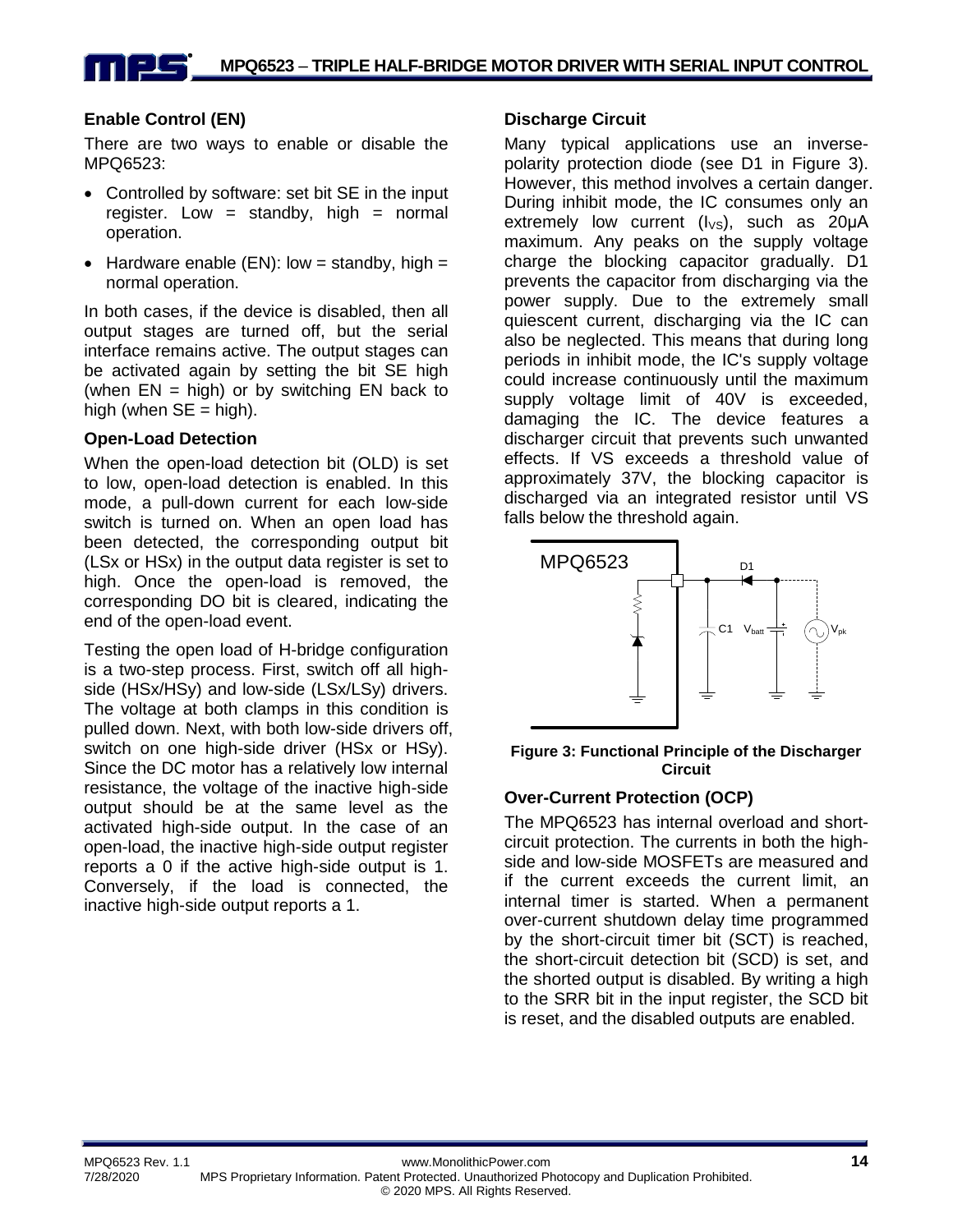## **MPQ6523** *–* **TRIPLE HALF-BRIDGE MOTOR DRIVER WITH SERIAL INPUT CONTROL**

#### **Thermal Shutdown and Pre-Warning**

Thermal monitoring is also integrated into the MPQ6523. If the junction temperature rises above the thermal pre-warning threshold, the temperature pre-warning bit (TP) in the output register is set. When the temperature falls below the thermal pre-warning threshold, the bit TP is reset. The bit TP can be read without transferring a complete 16-bit data word. When CS = high to low, the state of TP appears at DO. After the microcontroller has read this information. CS is set high and the data transfer is interrupted without affecting the state of the input and output registers.

If the junction temperature rises above the thermal shutdown threshold, all switches turn off, and all bits in the output register are set high. Operation resumes immediately when the junction temperature has fallen below the thermal shutdown threshold and when a high has been written to the SRR bit in the input register.

The thermal pre-warning and shutdown threshold have hysteresis.

Note that bit0 to  $15 =$  high indicates an overtemperature shutdown.

#### **Power-Supply Fail**

If at any time the voltage on VS falls below the under-voltage lockout (UVLO) threshold voltage, an internal timer is started. The power supply fail bit (PSF) in the output register is set, and all outputs are disabled when a permanent UVLO delay time is reached.

Operation resumes immediately when VS rises above the UVLO threshold. The PSF bit remains high until it is reset by the SRR bit in the input register.

#### **Fault Output**

The MPQ6523 includes an open-drain, activelow fault indicator output (FAULT). A fault is indicated if the current limit is tripped or thermal shutdown is tripped. A fault on any channel causes FAULT to be pulled low. The FAULT value is maintained until the fault condition is removed and normal operation resumes. Do not apply more than 6V to FAULT.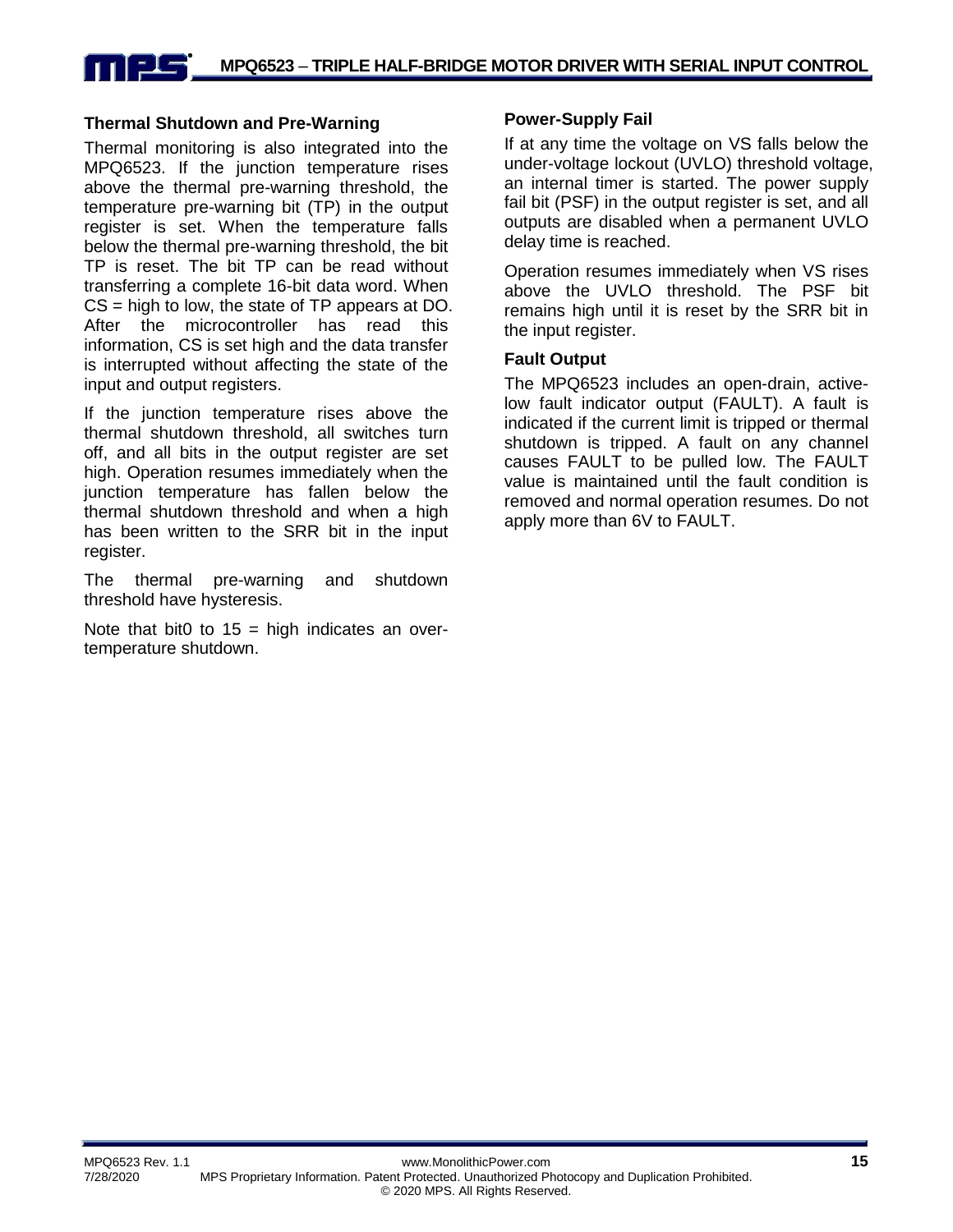

PIN 1 ID MARKING

PIN 1 ID INDEX AREA

# **PACKAGE INFORMATION**



3.90

**QFN-24 (4mmx4mm) Non-Wettable Flank**





TOP VIEW

SIDE VIEW





- 1) ALL DIMENSIONS ARE IN MILLIMETERS.
- 2) EXPOSED PADDLE SIZE DOES NOT INCLUDE MOLD FLASH.
- 3) LEAD COPLANARITY SHALL BE 0.10 MILLIMETER MAX.
- 4) DRAWING CONFIRMS TO JEDEC MO-220, VARIATION VGGD.
- 5) DRAWING IS NOT TO SCALE.



RECOMMENDED LAND PATTERN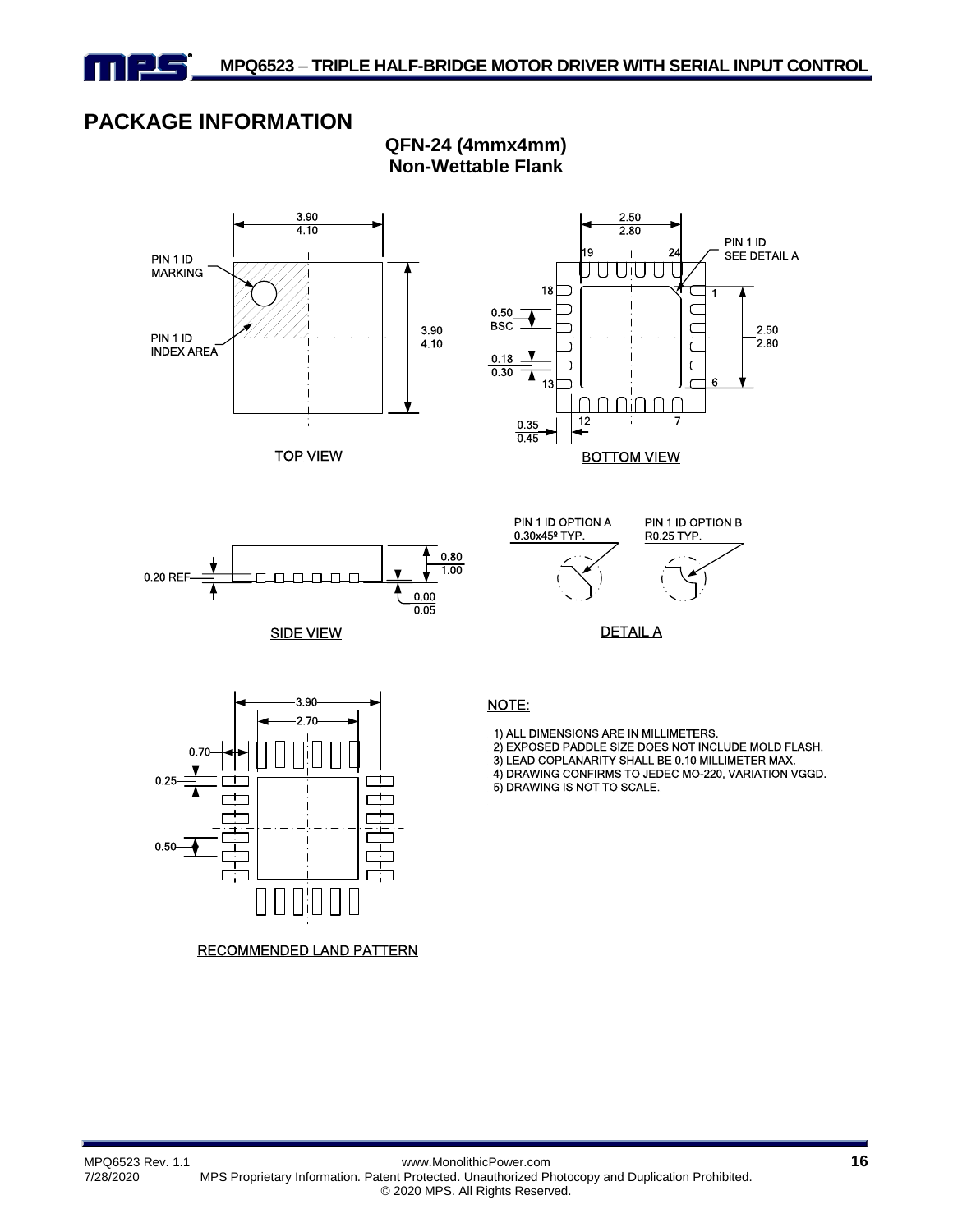

## **PACKAGE INFORMATION** *(continued)*

**QFN-24 (4mmx4mm) Wettable Flank**



TOP VIEW



BOTTOM VIEW



SIDE VIEW



SECTION A-A



#### RECOMMENDED LAND PATTERN

#### NOTE:

**1) THE LEAD SIDE IS WETTABLE.**

**2) ALL DIMENSIONS ARE IN MILLIMETERS. 3) LEAD COPLANARITY SHALL BE 0.08 MILLIMETERS MAX.**

**4) JEDEC REFERENCE IS MO-220. 5) DRAWING IS NOT TO SCALE.**

**NOTICE:** The information in this document is subject to change without notice. Users should warrant and guarantee that third party Intellectual Property rights are not infringed upon when integrating MPS products into any application. MPS will not assume any legal responsibility for any said applications.